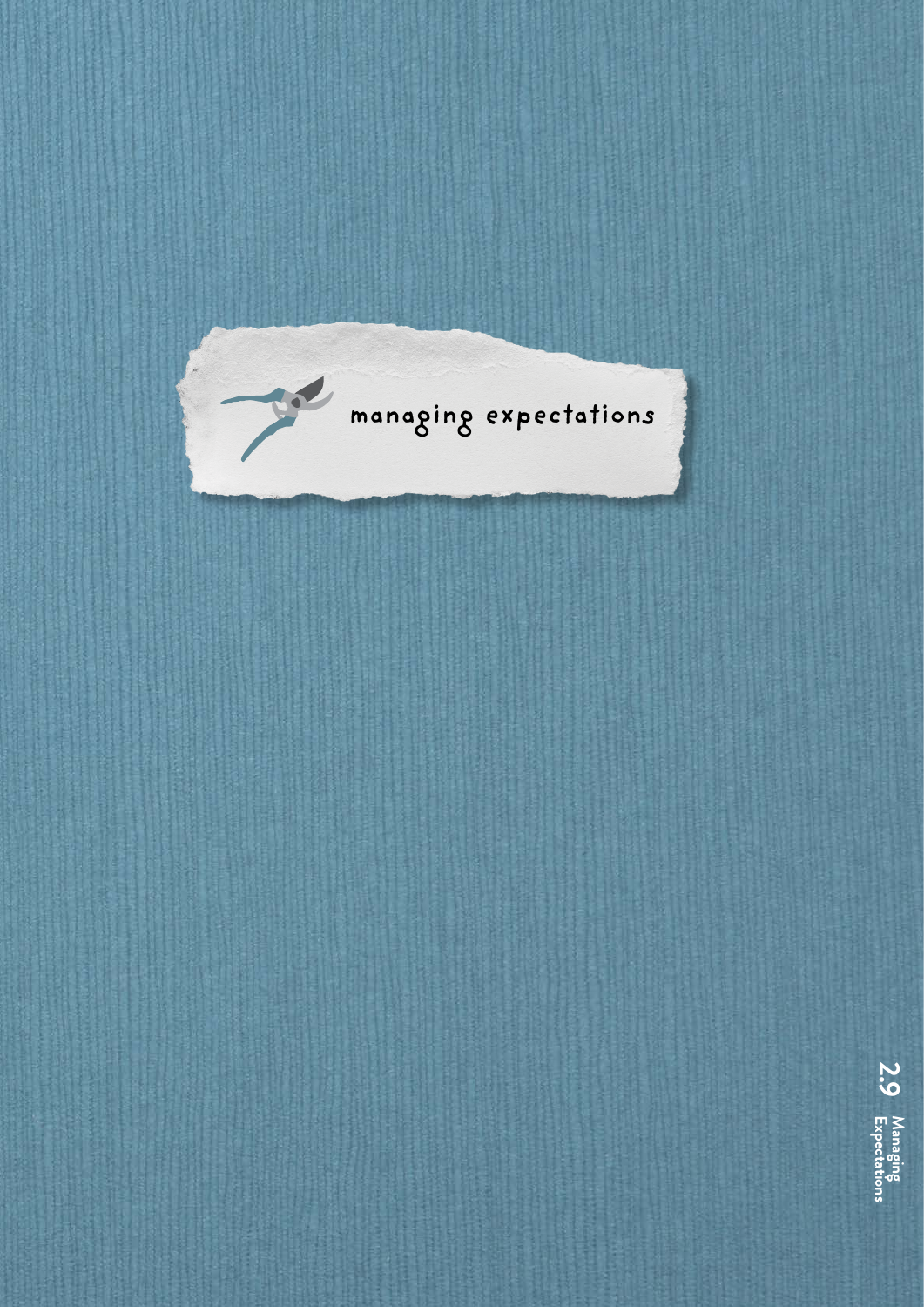2.9 Managing Expectations

## 2.9 Managing expectations and boundaries

It's important to protect yourself from disappointment by having realistic expectations of the person you support. Begin by recognising what your expectations are or were of the person you support.

Sometimes the person you support will be well and remind you of who they were before they became unwell. Wanting the same level of relationship or life goals for the person are also forms of expectations that are difficult to detach from. For example, the person you support might've been calm, friendly, outgoing and enjoyed chatting with you on the phone every couple of days. Now, they might be withdrawn, cagey and rarely answer your phone calls.

The change in relationship and expectations you had for the person or persons you support can bring up strong feelings of loss and grief. This is normal. It can help to manage these emotions by naming up those expectations.

Once you've identified them for yourself and the person you support, think about who owns that expectation. Is it what you, or what family, friends or society expect? Is the expectation serving you or holding you back? What would you lose or gain by letting go of this expectation?



## YOU MIGHT LIKE TO FILL OUT THIS TABLE TO HELP YOU REFLECT ON YOUR EXPECTATIONS:

| <b>WHAT IS THE</b><br><b>EXPECTATION?</b>                 | <b>WHOSE</b><br><b>EXPECTATION</b><br>IS IT? | <b>IS THIS EXPECTATION</b><br><b>HELPFUL OR HOLDING</b><br><b>YOU BACK?</b>                   | WHAT WOULD YOU LOSE OR GAIN BY<br>LETTING GO OF THIS EXPECTATION                                                                       |
|-----------------------------------------------------------|----------------------------------------------|-----------------------------------------------------------------------------------------------|----------------------------------------------------------------------------------------------------------------------------------------|
| Example:<br>I'll never be able to go<br>on holidays again | Mine                                         | It's holding me back. In actual<br>fact, having a holiday is a very<br>reasonable expectation | I could set a goal, make a plan for care while<br>I'm away and I'd be able to go on holidays at<br>a time when my daughter is doing ok |
|                                                           |                                              |                                                                                               |                                                                                                                                        |
|                                                           |                                              |                                                                                               |                                                                                                                                        |
|                                                           |                                              |                                                                                               |                                                                                                                                        |
|                                                           |                                              |                                                                                               |                                                                                                                                        |